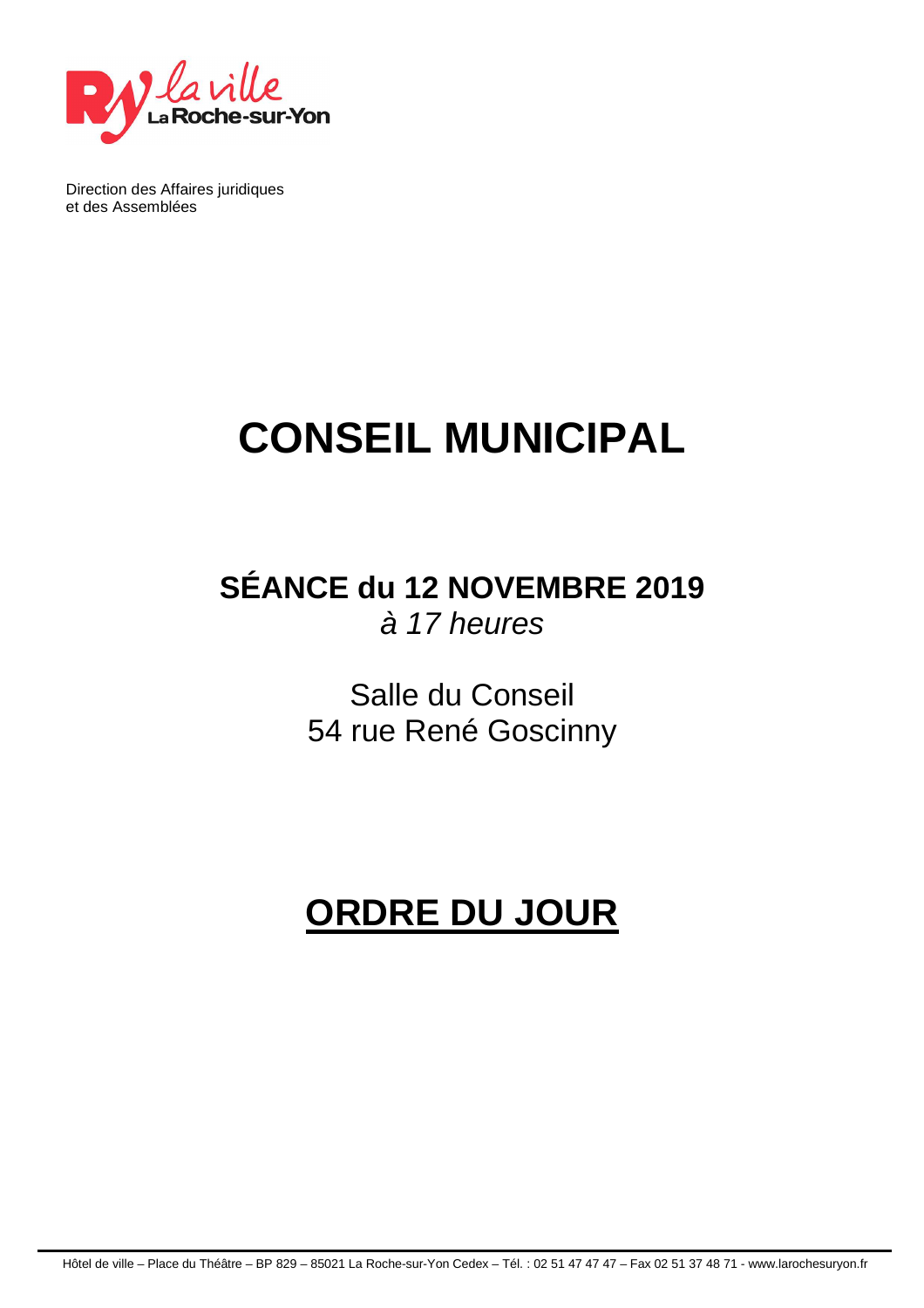#### **COMMISSION N°1 FINANCES - ECONOMIE - COMMERCE - EMPLOI - ADMINISTRATION GÉNÉRALE - NUMÉRIQUE - SÉCURITÉ - PRÉVENTION**

#### **1 - DEBAT D'ORIENTATIONS BUDGETAIRES POUR LE BUDGET 2020**

**2 - DÉCHETS SAUVAGES - FIXATION DES TARIFS D'ENLÈVEMENT.**

**3 - AVIS CONFORME DE LA COMMUNE DE LA ROCHE-SUR-YON POUR UN EMPRUNT D'UN MONTANT DE 400 000 EUROS REALISE PAR LE CENTRE COMMUNAL D'ACTION SOCIALE (CCAS)** 

**4 - GARANTIE D'UN EMPRUNT DE 400 000,00 EUROS SOUSCRIT PAR LE CENTRE COMMUNAL D'ACTION SOCIALE (CCAS) DE LA ROCHE-SUR-YON AUPRES DU CREDIT AGRICOLE ATLANTIQUE VENDEE POUR FINANCER LE PROGRAMME D'INVESTISSEMENT 2019-2020 DU BUDGET ANNEXE EHPAD'YON.**

**5 - RESTRUCTURATION DU STADE JULES LADOUMEGUE - VALIDATION DU PROGRAMME**

**6 - DEMOLITION DE LA FRICHE SERNAM - DEMANDE DE SUBVENTIONS AUPRES DU FEDER** 

**7 - REHABILITATION ENVIRONNEMENTALE DU QUARTIER DE LA VIGNE AUX ROSES - DEMANDES DE SUBVENTIONS AUPRES DU FEDER ET DE L'ANRU**

**8 - ADHESION AU RESEAU "CENTRES VILLES EN MOUVEMENT"** 

**9 - NOEL EN FETE 2019 - CONVENTION ENTRE LA VILLE DE LA ROCHE SUR YON ET LA SAEML ORYON** 

**10 - "NOËL EN FÊTE" 2019 - CONVENTIONS DE PARTENARIAT** 

**11 - REQUALIFICATION DES QUARTIERS DES HALLES ET DU BOURG SOUS LA ROCHE - CONVENTIONS D'INDEMNISATION AVEC LES COMMERCANTS**

**12 - QUARTIER LES HALLES - AIDES A LA RENOVATION DES DEVANTURES COMMERCIALES ET FACADES** 

**13 - DEROGATIONS AU REPOS DOMINICAL DES SALARIES EN 2020**

**14 - SOUSCRIPTION DE DIFFERENTS CONTRATS D'ASSURANCE - AUTORISATION DE SIGNATURE DES MARCHÉS**

**15 - ADHESION A L'OFFRE PREVOYANCE DU GROUPE TERRITORIA MUTUELLE**

**16 - MARCHES PUBLICS DE TRAVAUX, FOURNITURES OU SERVICES - AUTORISATION DE SIGNATURE DES AVENANTS**

**17 - MARCHES DE FORMATION SECURITE " CACES " ET " HABILITATION ELECTRIQUES "- CONVENTION DE GROUPEMENT DE COMMANDES ET AUTORISATION DE SIGNATURE DES MARCHES**